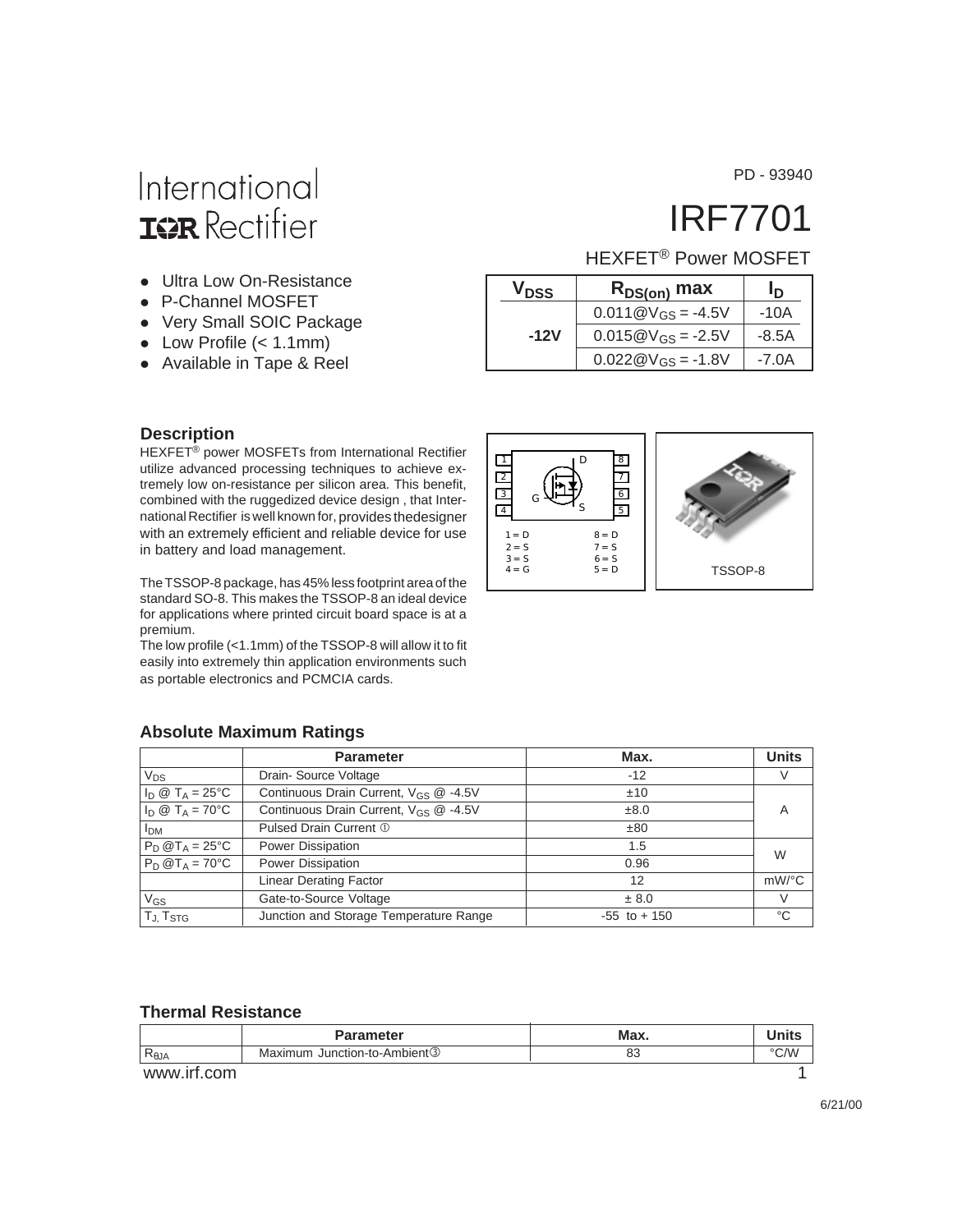# International<br>TRR Rectifier

|                                     | <b>Parameter</b>                     | Min.    |          | Typ.   Max. | <b>Units</b>         | <b>Conditions</b>                                                   |
|-------------------------------------|--------------------------------------|---------|----------|-------------|----------------------|---------------------------------------------------------------------|
| $V_{(BR)DSS}$                       | Drain-to-Source Breakdown Voltage    | $-12$   |          |             | $\vee$               | $V_{GS} = 0V$ , $I_D = -250 \mu A$                                  |
| $\Delta V_{\rm (BR)DSS}/\Delta T_J$ | Breakdown Voltage Temp. Coefficient  |         | $-0.006$ |             | $V$ <sup>o</sup> $C$ | Reference to 25 $^{\circ}$ C, $I_D = -1$ mA                         |
|                                     |                                      |         |          | 0.011       | Ω                    | $V_{GS} = -4.5V$ , $I_D = -10A$ 2                                   |
| $R_{DS(on)}$                        | Static Drain-to-Source On-Resistance |         |          | 0.015       |                      | $V_{GS} = -2.5V$ , $I_D = -8.5A$ 2                                  |
|                                     |                                      |         |          | 0.022       |                      | $V_{GS} = -1.8V$ , $I_D = -7.0A$ 2                                  |
| $V_{GS(th)}$                        | Gate Threshold Voltage               | $-0.45$ |          | $-1.2$      | V                    | $V_{DS} = V_{GS}$ , $I_D = -250 \mu A$                              |
| $g_{fs}$                            | Forward Transconductance             | 21      |          |             | S                    | $V_{DS} = -10V$ , $I_D = -10A$                                      |
| $I_{DSS}$                           | Drain-to-Source Leakage Current      |         |          | 1.0         |                      | $V_{DS} = -12V$ , $V_{GS} = 0V$                                     |
|                                     |                                      |         |          | $-25$       | μA                   | $V_{DS}$ = -9.6V, $V_{GS}$ = 0V, T <sub>J</sub> = 70 <sup>o</sup> C |
|                                     | Gate-to-Source Forward Leakage       |         |          | $-100$      |                      | $V_{GS} = -8.0V$                                                    |
| <b>I</b> GSS                        | Gate-to-Source Reverse Leakage       |         |          | 100         | nA                   | $V_{GS} = 8.0V$                                                     |
| $Q_g$                               | <b>Total Gate Charge</b>             |         | 69       | 100         |                      | $I_D = -8.0A$                                                       |
| $Q_{gs}$                            | Gate-to-Source Charge                |         | 9.1      | 14          | nC                   | $V_{DS} = -9.6V$                                                    |
| $Q_{gd}$                            | Gate-to-Drain ("Miller") Charge      |         | 21       | 32          |                      | $V_{GS} = -4.5V$ ②                                                  |
| $t_{d(on)}$                         | Turn-On Delay Time                   |         | 19       |             |                      | $V_{DD} = -6.0V$                                                    |
| $t_{r}$                             | <b>Rise Time</b>                     |         | 20       |             | ns                   | $I_D = -1.0A$                                                       |
| $t_{d(off)}$                        | Turn-Off Delay Time                  |         | 240      |             |                      | $R_D = 6.0\Omega$                                                   |
| tf                                  | Fall Time                            |         | 220      |             |                      | $V_{GS} = -4.5V$ ②                                                  |
| $C_{iss}$                           | Input Capacitance                    |         | 5050     |             |                      | $V_{GS} = 0V$                                                       |
| $C_{\text{oss}}$                    | <b>Output Capacitance</b>            |         | 1520     |             | pF                   | $V_{DS} = -10V$                                                     |
| $C_{\text{rss}}$                    | Reverse Transfer Capacitance         |         | 1120     |             |                      | $f = 1.0$ MHz                                                       |

#### Electrical Characteristics @ T<sub>J</sub> = 25°C (unless otherwise specified)

#### **Source-Drain Ratings and Characteristics**

|                  | <b>Parameter</b>                 | Min. |    | $ $ Typ. $ $ Max. $ $ | Units | <b>Conditions</b>                                                         |  |
|------------------|----------------------------------|------|----|-----------------------|-------|---------------------------------------------------------------------------|--|
| l I <sub>S</sub> | <b>Continuous Source Current</b> |      |    |                       |       | MOSFET symbol                                                             |  |
|                  | (Body Diode)                     |      |    | $-1.5$                |       | showing the                                                               |  |
| $ I_{SM} $       | <b>Pulsed Source Current</b>     |      |    |                       | A     | integral reverse<br>G                                                     |  |
|                  | (Body Diode) 1                   |      |    | -80                   |       | p-n junction diode.                                                       |  |
| V <sub>SD</sub>  | Diode Forward Voltage            |      |    | $-1.2$                | V     | $T_{\rm J}$ = 25°C, $I_{\rm S}$ = -1.5A, $V_{\rm GS}$ = 0V $\circledcirc$ |  |
| $ t_{rr} $       | <b>Reverse Recovery Time</b>     |      | 52 | 78                    | ns    | $T_J = 25^{\circ}C$ , $I_F = -1.5A$                                       |  |
| $Q_{rr}$         | Reverse RecoveryCharge           |      | 53 | 80                    | nC    | $di/dt = 100A/\mu s$ 2                                                    |  |

#### **Notes:**

 Repetitive rating; pulse width limited by max. junction temperature.

When mounted on 1 inch square copper board, t<10 sec

Pulse width ≤ 300µs; duty cycle ≤ 2%.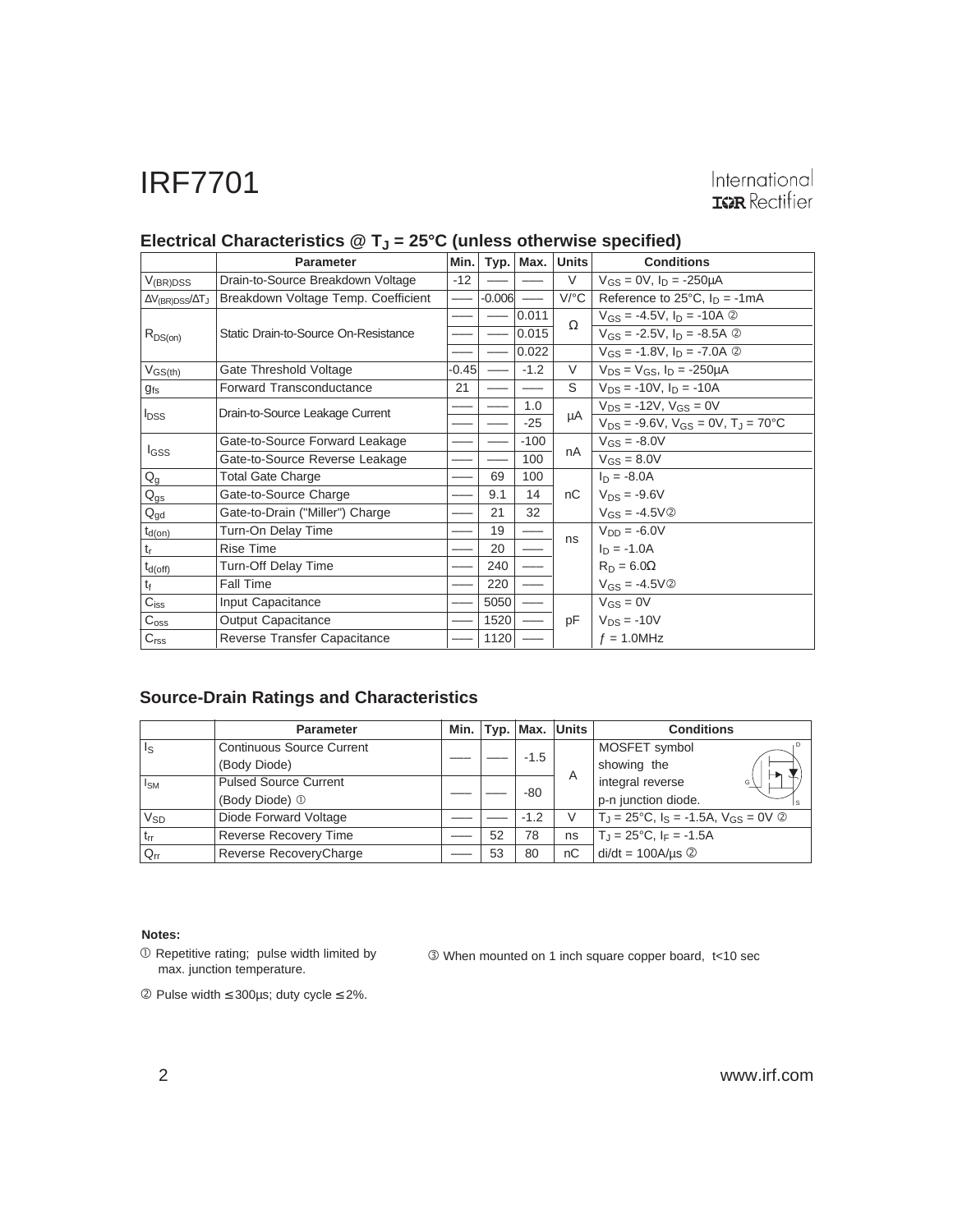### International **ISPR** Rectifier





**Fig 1.** Typical Output Characteristics **Fig 2.** Typical Output Characteristics



**Fig 3.** Typical Transfer Characteristics



**Fig 4.** Normalized On-Resistance Vs. Temperature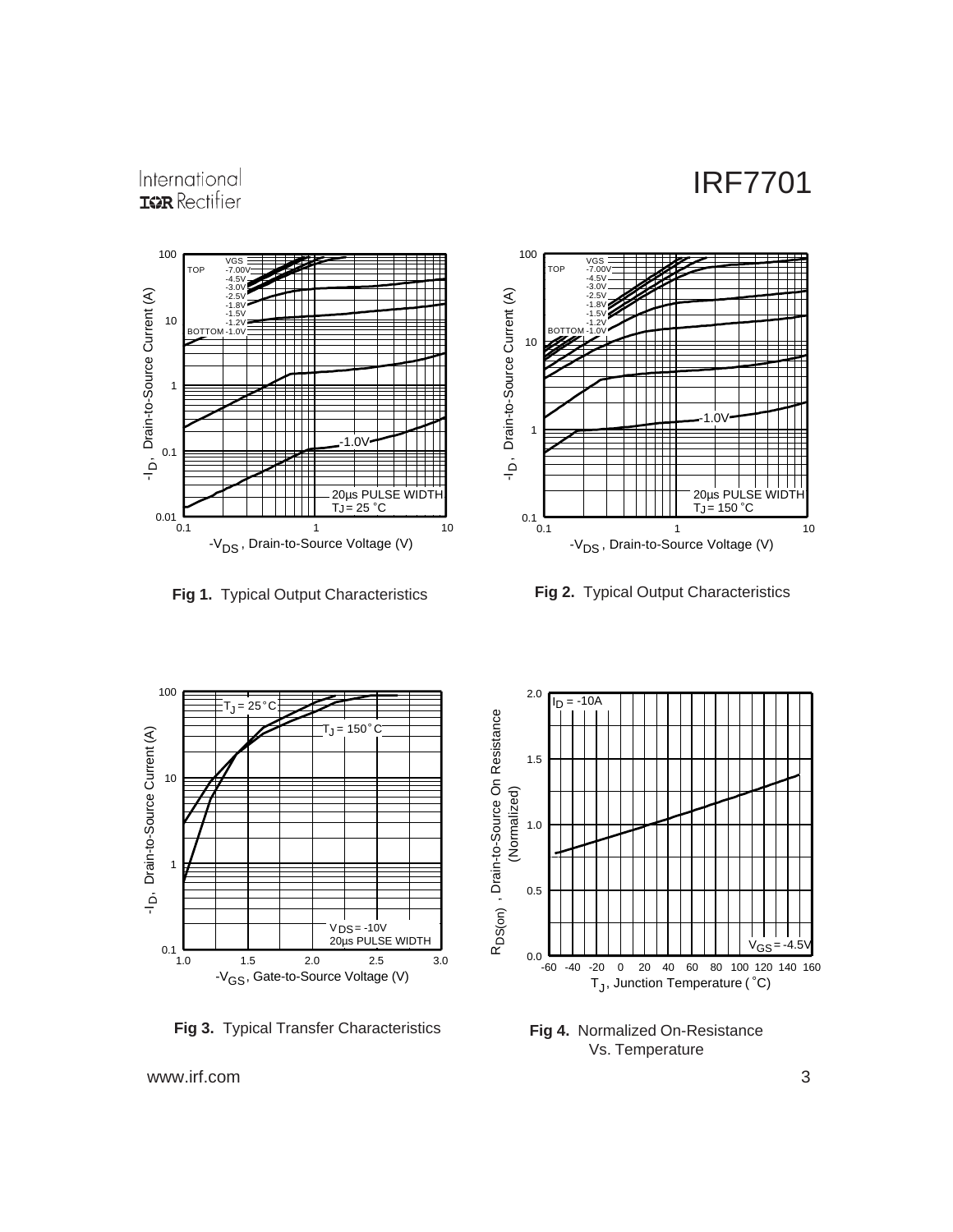### International **IGR** Rectifier









**Fig 8.** Maximum Safe Operating Area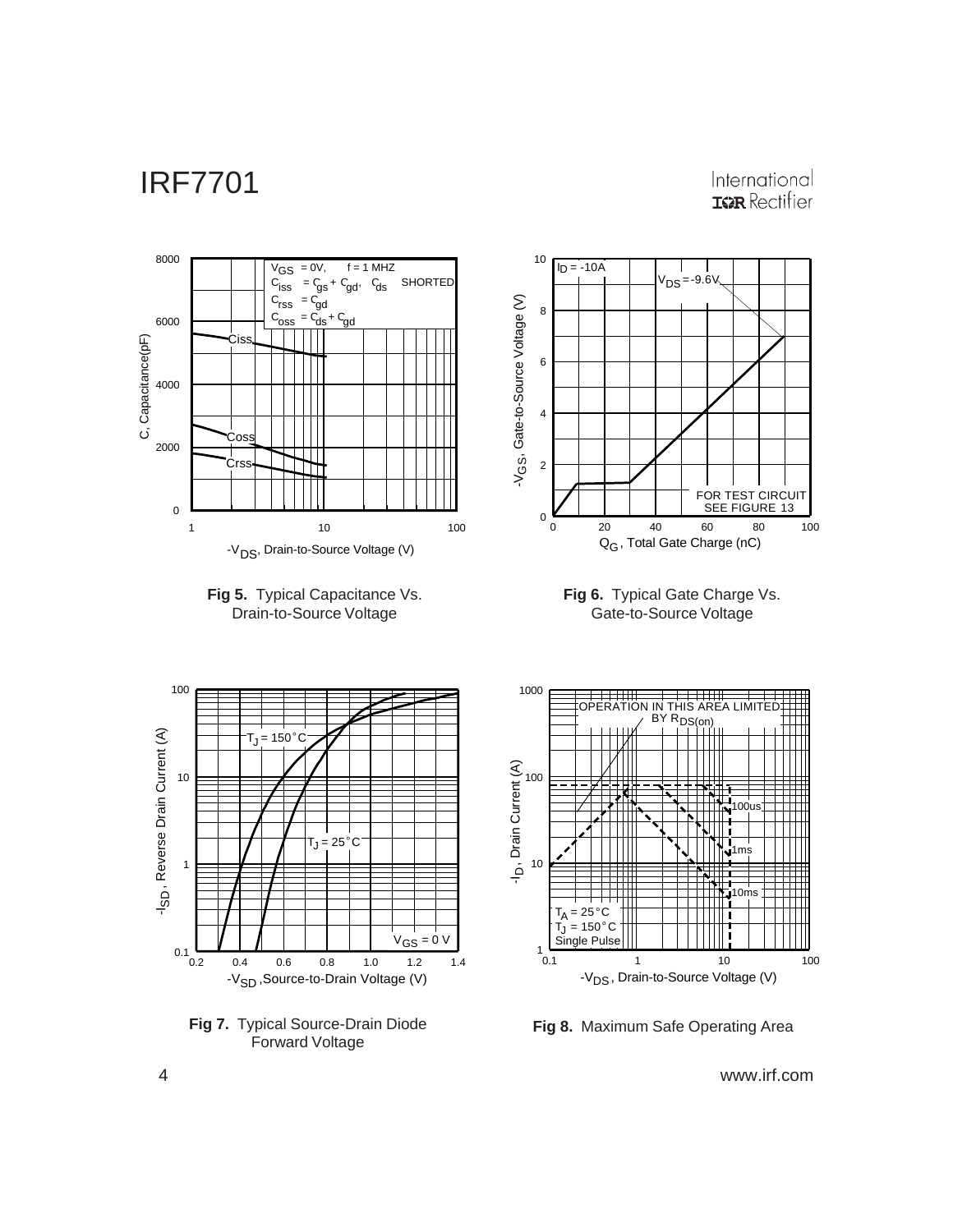### International **IGR** Rectifier











**Fig 10b.** Switching Time Waveforms



**Fig 10.** Typical Effective Transient Thermal Impedance, Junction-to-Ambient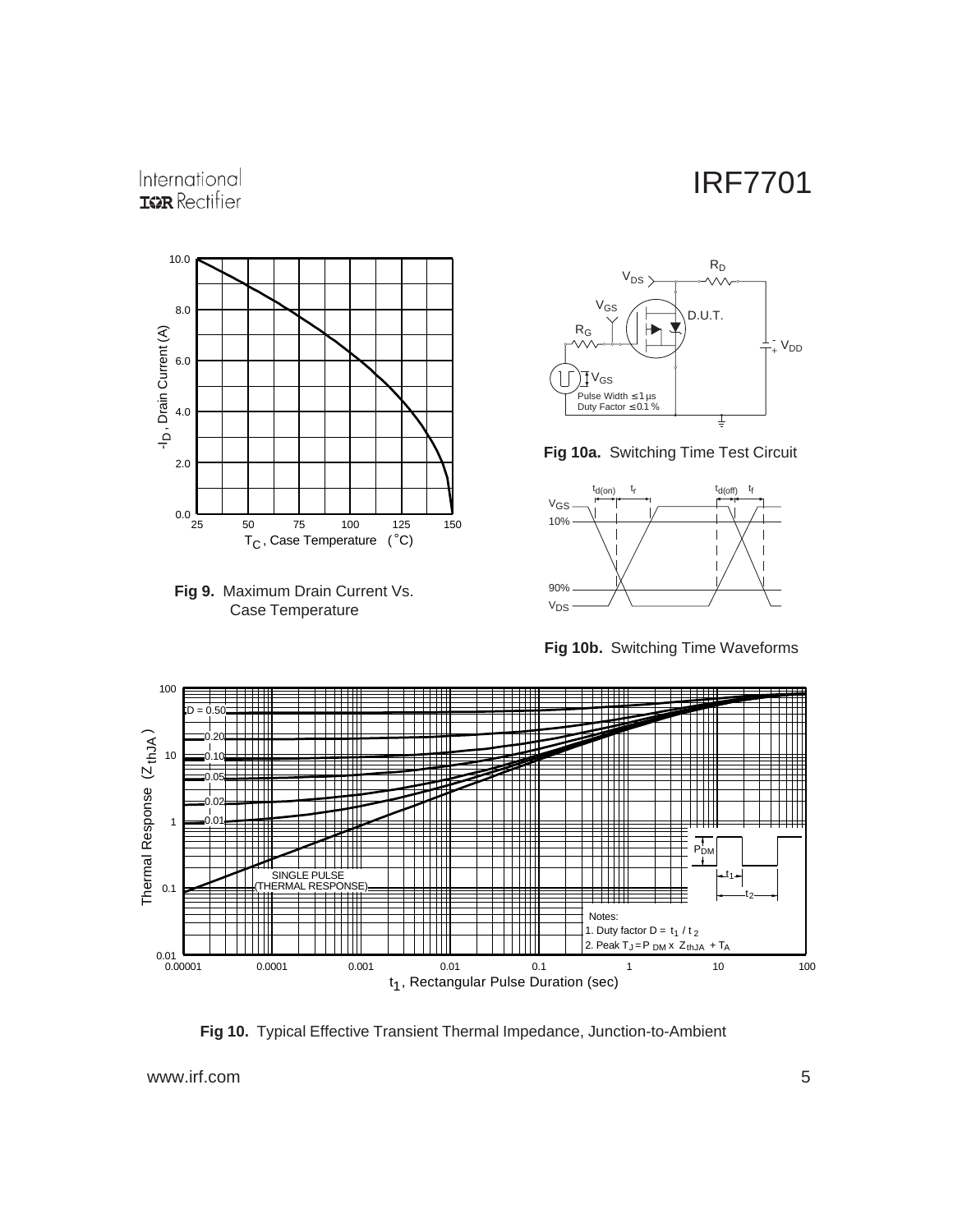International<br> **ISR** Rectifier



**Fig 11.** Typical On-Resistance Vs. Gate Voltage





**Fig 13a.** Basic Gate Charge Waveform **Fig 13b.** Gate Charge Test Circuit

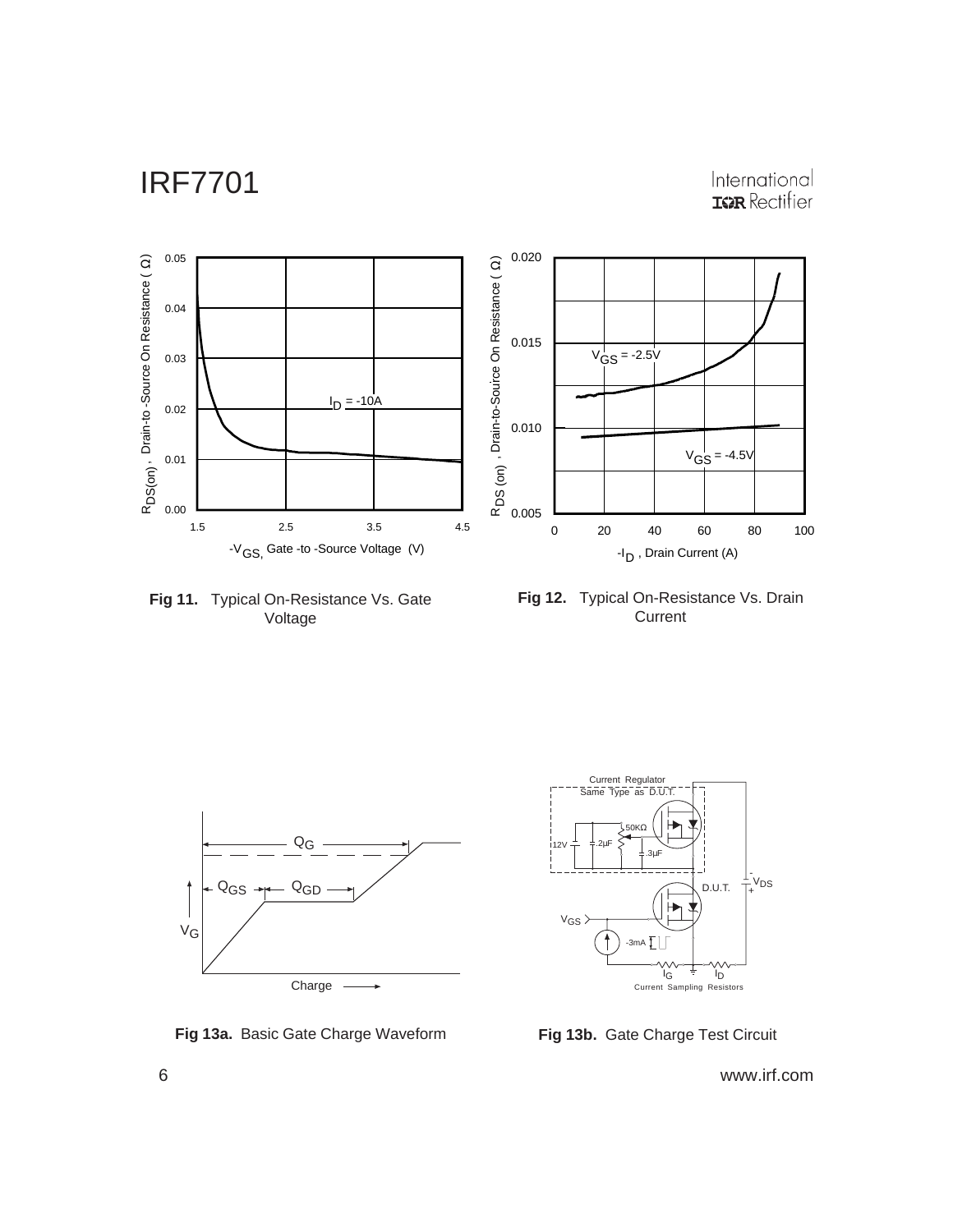# International<br>**IGR** Rectifier



**Fig 14.** Threshold Voltage Vs. Temperature **Fig 15.** Typical Power Vs. Time

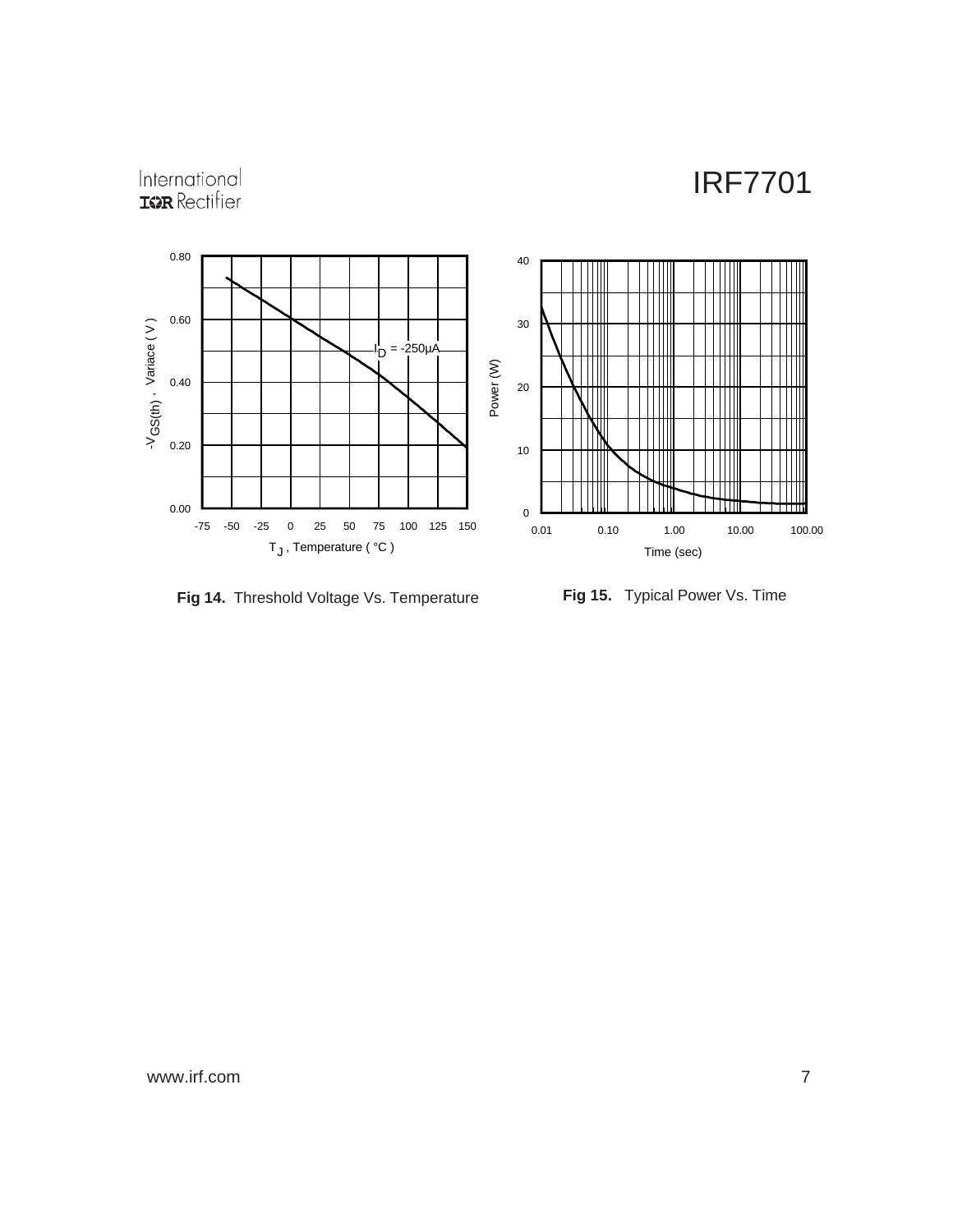## IRF7701 TSSOP-8 Part Marking Information

EXAMPLE: THIS IS AN IRF7702





WORK WEEK 27-52, ALPHANUMERIC YEAR CODE (A,B, ...ETC.)

| YF AR | Υ            | <b>WORK</b><br><b>WFFK</b> | W |
|-------|--------------|----------------------------|---|
| 2001  | A            | 27                         | А |
| 2002  | B            | 28                         | R |
| 2003  | C            | 29                         | C |
| 1994  | D            | 30                         | D |
| 1995  | F            |                            |   |
| 1996  | F            |                            |   |
| 1997  | G            |                            |   |
| 1998  | H            |                            |   |
| 1999  | $\mathbf{I}$ |                            |   |
| 2000  | K            | 50                         | Χ |
|       |              | 51                         | γ |
|       |              | 52                         | 7 |

### TSSOP-8 Tape and Reel



8 www.irf.com

International **IGR** Rectifier